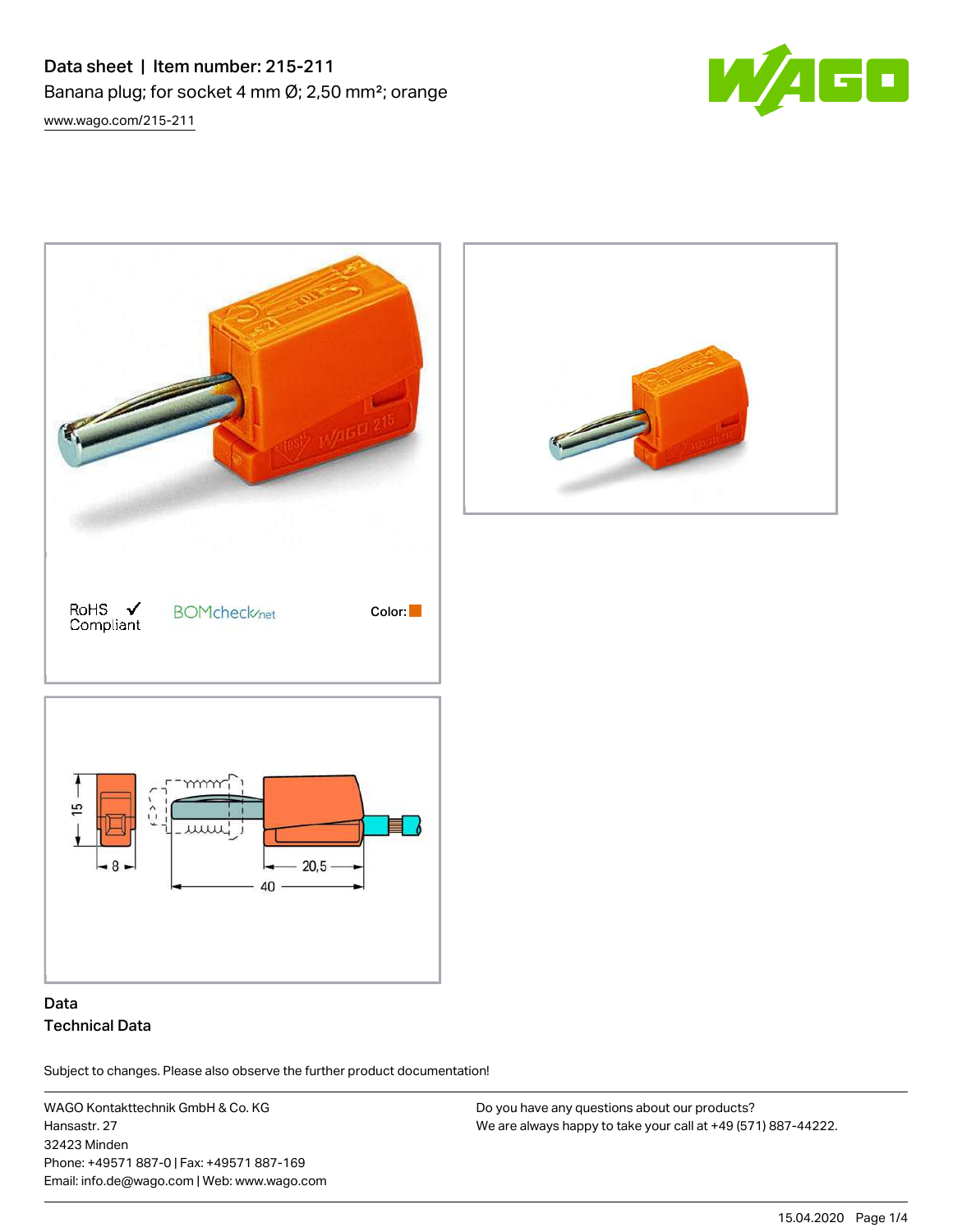[www.wago.com/215-211](http://www.wago.com/215-211)



| Main product function      | Testing accessories |
|----------------------------|---------------------|
| Total number of potentials |                     |

#### Electrical data

| Rated current | nn.<br>20 A |
|---------------|-------------|
| Test voltage  | 101         |

### Connection data

| Connection technology             | CAGE CLAMP                              |
|-----------------------------------|-----------------------------------------|
| Strip length                      | $911$ mm / 0.35  0.43 inch              |
| Total number of connection points |                                         |
| Solid conductor                   | $0.08$ 2.5 mm <sup>2</sup> / 28  14 AWG |
| Fine-stranded conductor           | $0.08$ 2.5 mm <sup>2</sup> / 28  14 AWG |

#### Geometrical Data

| Width  | 8 mm / 0.315 inch  |
|--------|--------------------|
| Height | 15 mm / 0.591 inch |
| Depth  | 40 mm / 1.575 inch |

#### Material Data

| Color  | orange<br>$- \cdot -$<br>. |
|--------|----------------------------|
| Weight | <u>ົ</u><br><b></b><br>. . |

### Commercial data

| Product Group      | 2 (Terminal Block Accessories) |
|--------------------|--------------------------------|
| Packaging type     | <b>BOX</b>                     |
| Country of origin  | DE                             |
| <b>GTIN</b>        | 4045454293468                  |
| Customs Tariff No. | 85366990990                    |

#### Counterpart

### Downloads Documentation

Bid Text

Subject to changes. Please also observe the further product documentation!

WAGO Kontakttechnik GmbH & Co. KG Hansastr. 27 32423 Minden Phone: +49571 887-0 | Fax: +49571 887-169 Email: info.de@wago.com | Web: www.wago.com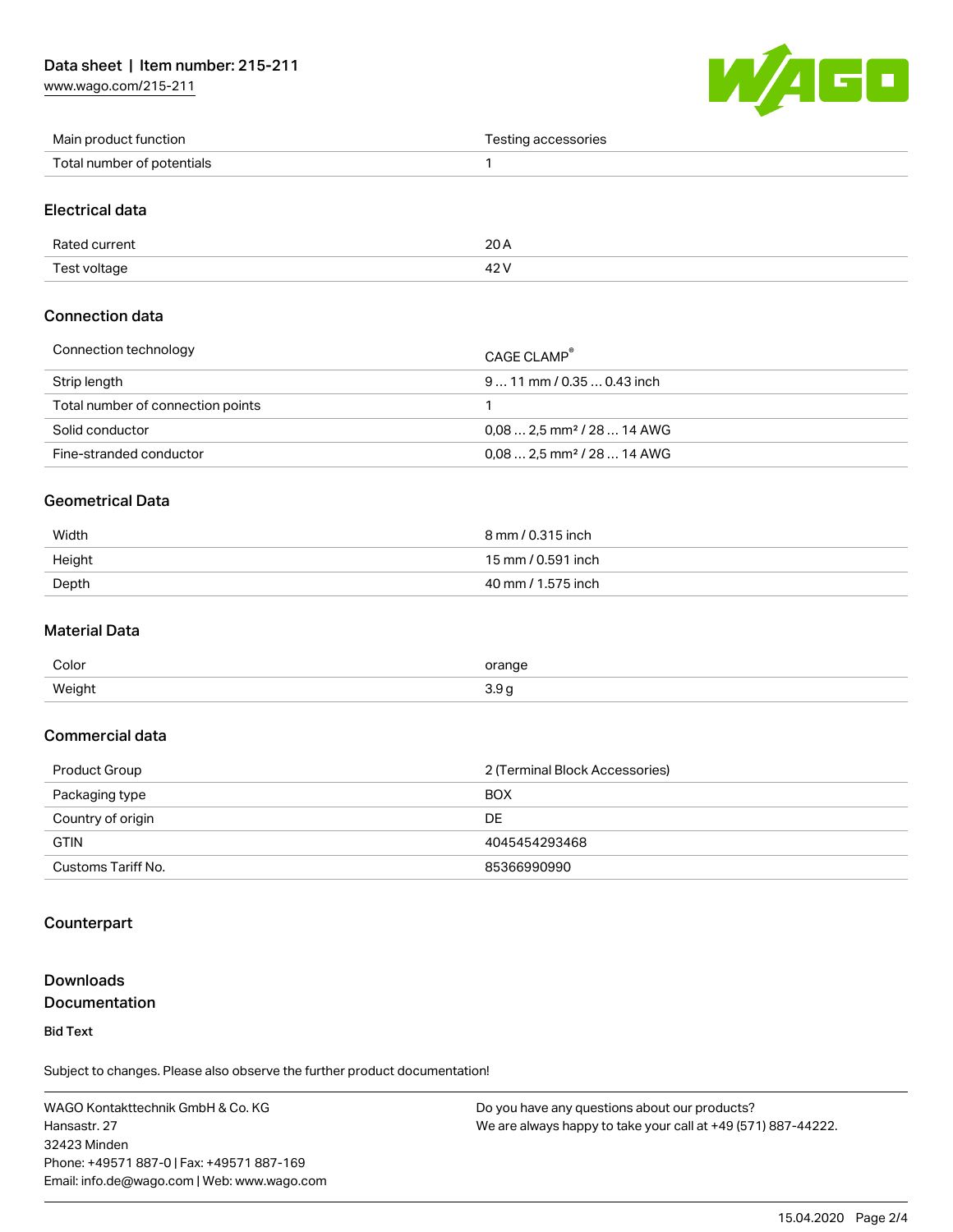

| 215-211<br>GAEB X81 - Datei            | Feb 19, 2019 | xml<br>3.1 kB  | Download |
|----------------------------------------|--------------|----------------|----------|
| 215-211<br>doc - Datei                 | Sep 19, 2017 | doc<br>25.1 kB | Download |
| <b>CAD/CAE-Data</b><br><b>CAE</b> data |              |                |          |
| EPLAN Data Portal 215-211              |              | URL            | Download |
| WSCAD Universe 215-211                 |              | URL            | Download |

#### Installation Notes

Inserting a conductor



Conductor termination: Press button fully, insert stripped conductor into square entry and release.

**Testing** 

Subject to changes. Please also observe the further product documentation!

WAGO Kontakttechnik GmbH & Co. KG Hansastr. 27 32423 Minden Phone: +49571 887-0 | Fax: +49571 887-169 Email: info.de@wago.com | Web: www.wago.com